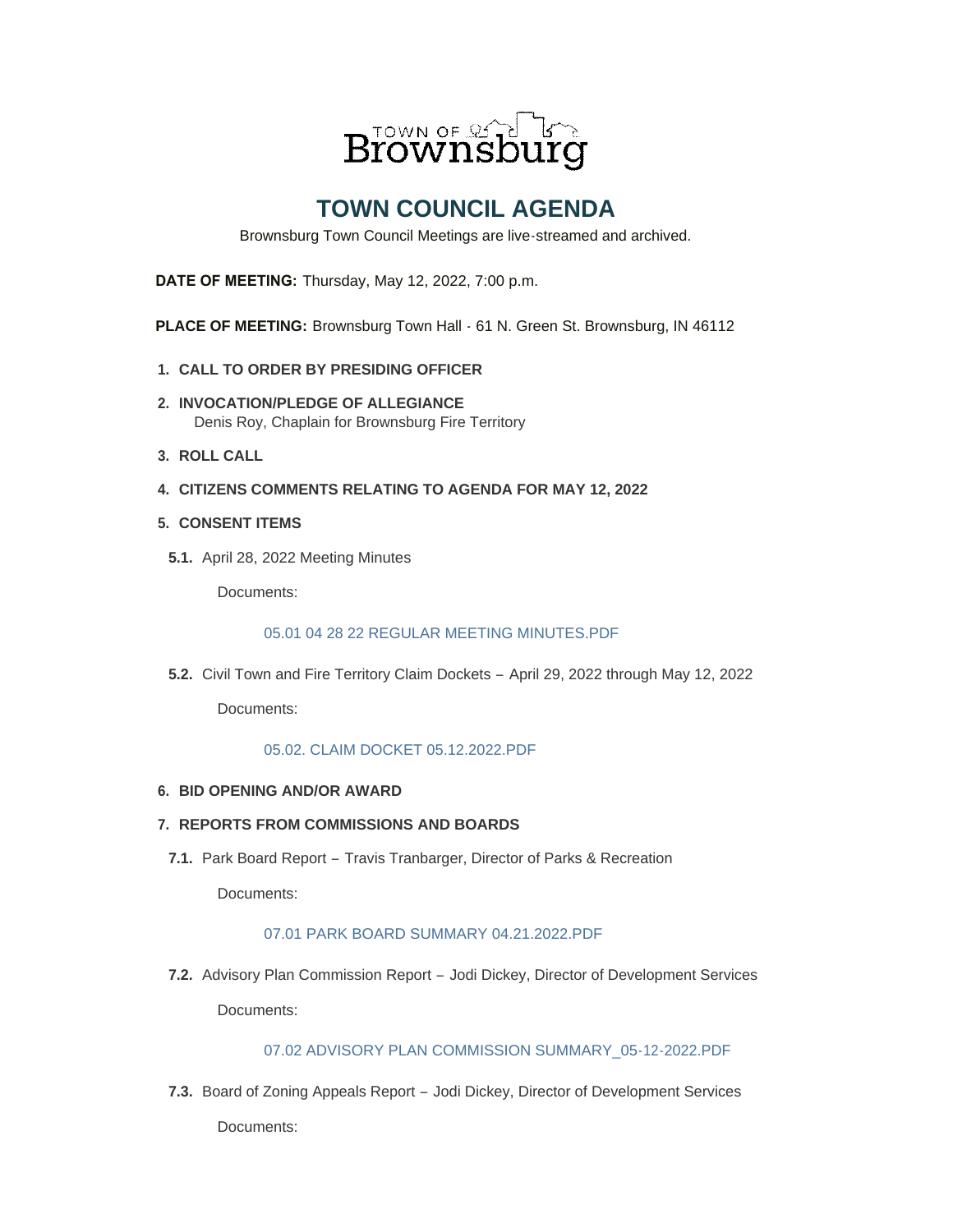## **TOWN ADMINISTRATIVE ITEMS 8.**

#### **PREVIOUSLY CONSIDERED ITEMS 9.**

**9.1.** Resolution #2022-12C - A Resolution of the Town Council of the Town of Brownsburg, Hendricks County, Indiana Setting Forth Final Action in Determining that the Qualifications for an Economic Revitalization Area Have Been Met and Confirming Resolution #2022-12 for the Real Property Located Generally at the Southwest Corner of the Intersection of Interstate 74 & Ronald Reagan Parkway (Building 1) by RRLP-A Properties, LLC – Advertised Public Hearing – (Ethan Pierce)

Documents:

## [9.1 RES 2022-12C RRLP-A PROPERTIES RP TA BUILDING 1 -](https://www.brownsburg.org/AgendaCenter/ViewFile/Item/311?fileID=4444) ALL DOCS.PDF

**9.2.** Resolution #2022-13C  $\cdot$  A Resolution of the Town Council of the Town of Brownsburg, Hendricks County, Indiana Setting Forth Final Action in Determining that the Qualifications for an Economic Revitalization Area Have Been Met and Confirming Resolution #2022-13 for the Real Property Located Generally at the Southwest Corner of the Intersection of Interstate 74 & Ronald Reagan Parkway (Building 2) by RRLP-A Properties, LLC – Advertised Public Hearing – (Ethan Pierce)

Documents:

## [9.2 RES 2022-13C RRLP-A PROPERTIES RP TA BUILDING 2 -](https://www.brownsburg.org/AgendaCenter/ViewFile/Item/312?fileID=4445) ALL DOCS.PDF

**9.3.** Resolution #2022-14C  $\cdot$  A Resolution of the Town Council of the Town of Brownsburg, Hendricks County, Indiana Setting Forth Final Action in Determining that the Qualifications for an Economic Revitalization Area Have Been Met and Confirming Resolution #2022-14 for the Real Property Located Generally at the Southwest Corner of the Intersection of Interstate 74 & Ronald Reagan Parkway (Building 3) by RRLP-A Properties, LLC – Advertised Public Hearing – (Ethan Pierce)

Documents:

## [9.3 RES 2022-14C RRLP-A PROPERTIES RP TA BUILDING 3 -](https://www.brownsburg.org/AgendaCenter/ViewFile/Item/313?fileID=4446) ALL DOCS.PDF

**9.4.** Resolution #2022-15C  $\cdot$  A Resolution of the Town Council of the Town of Brownsburg, Hendricks County, Indiana Setting Forth Final Action in Determining that the Qualifications for an Economic Revitalization Area Have Been Met and Confirming Resolution #2022-15 for the Real Property Located Generally at the Southwest Corner of the Intersection of Interstate 74 & Ronald Reagan Parkway (Building 4) by RRLP-A Properties, LLC – Advertised Public Hearing – (Ethan Pierce)

Documents:

[9.4 RES 2022-15C RRLP-A PROPERTIES RP TA BUILDING 4 -](https://www.brownsburg.org/AgendaCenter/ViewFile/Item/314?fileID=4447) ALL DOCS.PDF

### 10. NEW FOR CONSIDERATION

10.1. Resolution #2022-20  $\cdot$  A Resolution of the Town Council of the Town of Brownsburg, Hendricks County, Indiana Concerning Authorization for Execution of INDOT Agreements